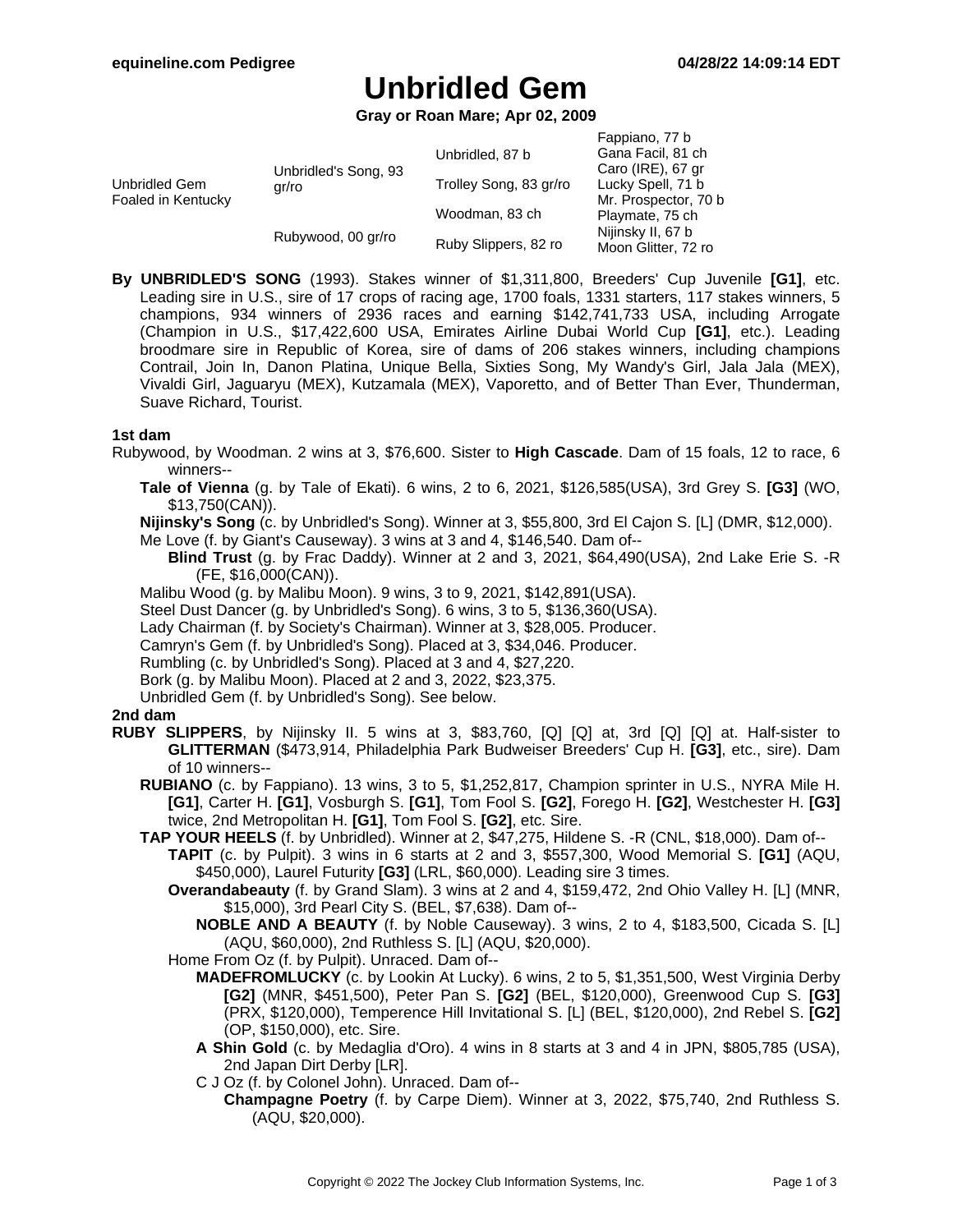# **Unbridled Gem**

# **Gray or Roan Mare; Apr 02, 2009**

- **High Cascade** (c. by Woodman). 5 wins, 2 to 5, \$180,352, 2nd Golden Gate Derby **[G3]**, 3rd Rushaway S. [L] (TP, \$10,000). Sire.
- Wichitoz (f. by Affirmed). 2 wins at 3, \$69,862. Dam of--
	- **IN TUNE** (f. by Unbridled's Song). 3 wins in 3 starts at 3, \$229,350, Gulfstream Oaks **[G2]** (GP, \$180,000).
	- **AFFIRMATIF** (c. by Unbridled's Song). 3 wins at 3 and 4, \$187,798, Woodlawn S. (PIM, \$30,000), 2nd Hill Prince S. **[G3]** (BEL, \$21,800), Solomon Northup S. (SAR, \$14,590), 3rd Gilded Time S. (MTH, \$7,200). Sire.
	- **CHITOZ** (c. by Forest Wildcat). 3 wins at 2 and 3, \$160,931, Anderson Fowler S.-ecr, 5 1/2 furlongs in 1:01.85 (MTH, \$36,000), 2nd Kentucky Cup Juvenile S. **[G3]** (TP, \$19,000), Gilded Time S. (MTH, \$12,000). Sire.
- Rubywood (f. by Woodman). See above.
- Hong Kong Jade (f. by Alysheba). Winner at 3, \$16,817. Dam of--
	- **Peninsula** (c. by Meadowlake). Winner at 2 and 3, \$96,908, 3rd Lecomte H. [L] (FG, \$11,000).
	- Hong Kong Silver (f. by Badge of Silver). 2 wins at 3, \$70,487. Dam of--
		- **A G INDY** (f. by Take Charge Indy). 4 wins at 2 and 4, 2021, \$271,922, Senator Ken Maddy S. [L] (DMR, \$120,000).
	- Senate Caucus (f. by Siphon (BRZ)). 3 wins at 3, \$45,035. Dam of--
		- **BOLDOR** (g. by Munnings). 6 wins, 2 to 5, 2021, \$436,452, King Cotton S. [L] (OP, \$90,000), Sam's Town S. (DED, \$36,000), 2nd OBS Sprint S. -R (OTC, \$21,000), 3rd Smarty Jones S. [L] (OP, \$15,000).
		- **Fly E Dubai** (g. by E Dubai). 6 wins, 2 to 6, placed at 7, 2021, \$208,573, 3rd Meadow Stable S. -R (LRL, \$8,250), Punch Line S. -R (LRL, \$6,402).
		- **Avarice** (c. by Not For Love). 6 wins, 3 to 5, \$202,193, 3rd Maryland Million Sprint H. -R (LRL, \$10,110).
		- Scrub Island (f. by Black Tie Affair (IRE)). 3 wins at 3 and 4, \$51,834. Dam of--
			- **=SPREZZATURA (ARG)** (f. by Exchange Rate). 3 wins in 6 starts at 3 in ARG, \$43,600 (USA), Asociacion Cooperativa de Criadores [L].
	- Hong Kong Squall (f. by Summer Squall). Placed at 3 and 4, \$11,421. Dam of--
		- **SUMMER BIRD** (c. by Birdstone). 4 wins at 3, \$2,323,040, Champion 3-year-old colt in U.S., Belmont S. **[G1]** (BEL, \$600,000), Shadwell Travers S. **[G1]** (SAR, \$600,000), Jockey Club Gold Cup S. **[G1]** (BEL, \$450,000), 2nd Haskell Invitational S. **[G1]** (MTH, \$250,000), 3rd Arkansas Derby **[G2]** (OP, \$100,000). Sire.
- I. R. Wood (g. by Woodman). Winner at 5, \$50,600.
- Finest Hour (c. by Forty Niner). Winner at 4, \$31,592. Sire.
- Honors Ridge (g. by Cox's Ridge). Winner at 4, \$30,598.
- Dutch Slipper (c. by Hansel). Winner at 6, \$28,895.
- Secret Red (f. by Secretariat). Placed in 2 starts at 3. Dam of--
	- **DUBLEO** (c. by Southern Halo). 7 wins in 13 starts at 2 and 3, \$422,134, Summer S. **[G2]** (WO, \$166,650(CAN)), Generous S. **[G3]** (HOL, \$60,000), Dave Feldman S. (GP, \$36,000), Continental Mile S. (MTH, \$33,000), Chenery S. (CNL, \$30,000), etc. Sire.
- Private Slipper (f. by Private Account). Unplaced. Dam of--
	- =Tagano Slipper (JPN) (f. by Crafty Prospector). Placed at 3 in JPN, \$10,985 (USA). Dam of--
		- =Tagano Pierce (JPN) (f. by =Dance in the Dark (JPN)). Unraced in Japan. Dam of--
			- **=Tagano Erushiko (JPN)** (c. by =Mayano Top Gun (JPN)). 5 wins, 3 to 7 in JPN, \$1,952,130 (USA), 2nd Kokura Nikkei Open [LR], 3rd Nikkei Shinshun Hai H. **[G2]**, Asahi Challenge Cup **[G3]**, Tanabata Sho **[G3]**, Osaka Jo S. [L], etc.

### **3rd dam**

- **MOON GLITTER**, by In Reality. 8 wins at 3 and 4, \$88,510, Martha Washington H., Rampart H. Sister to **RELAUNCH** (\$278,100, Del Mar Derby**-G3**, etc., Among the leading sires in U.S., Among the leading broodmare sires in U.S.), half-sister to **BELLE O' REASON** (\$106,970, Brentwood S., etc.), **BATTLE CALL** (\$68,346, Seabiscuit Invitational H., etc., sire), **Warm Front** (\$89,031, 3rd Hialeah Sprint Championship H., etc., sire). Dam of 5 winners--
	- **GLITTERMAN** (c. by Dewan). 9 wins, 3 to 5, \$473,914, Philadelphia Park Budweiser Breeders' Cup H. **[G3]**, Louisiana Downs Budweiser Breeders' Cup H. [L] (LAD, \$95,520), Miami Beach H. [L] (CRC, \$32,970), Tamarac H. [L] (CRC, \$32,580), Banyan H. (CRC, \$26,400), 2nd Frank J. Defrancis Memorial Dash [L] (PIM, \$70,000), Plantation H. [L] (CRC, \$10,950), Plantation H. [L]